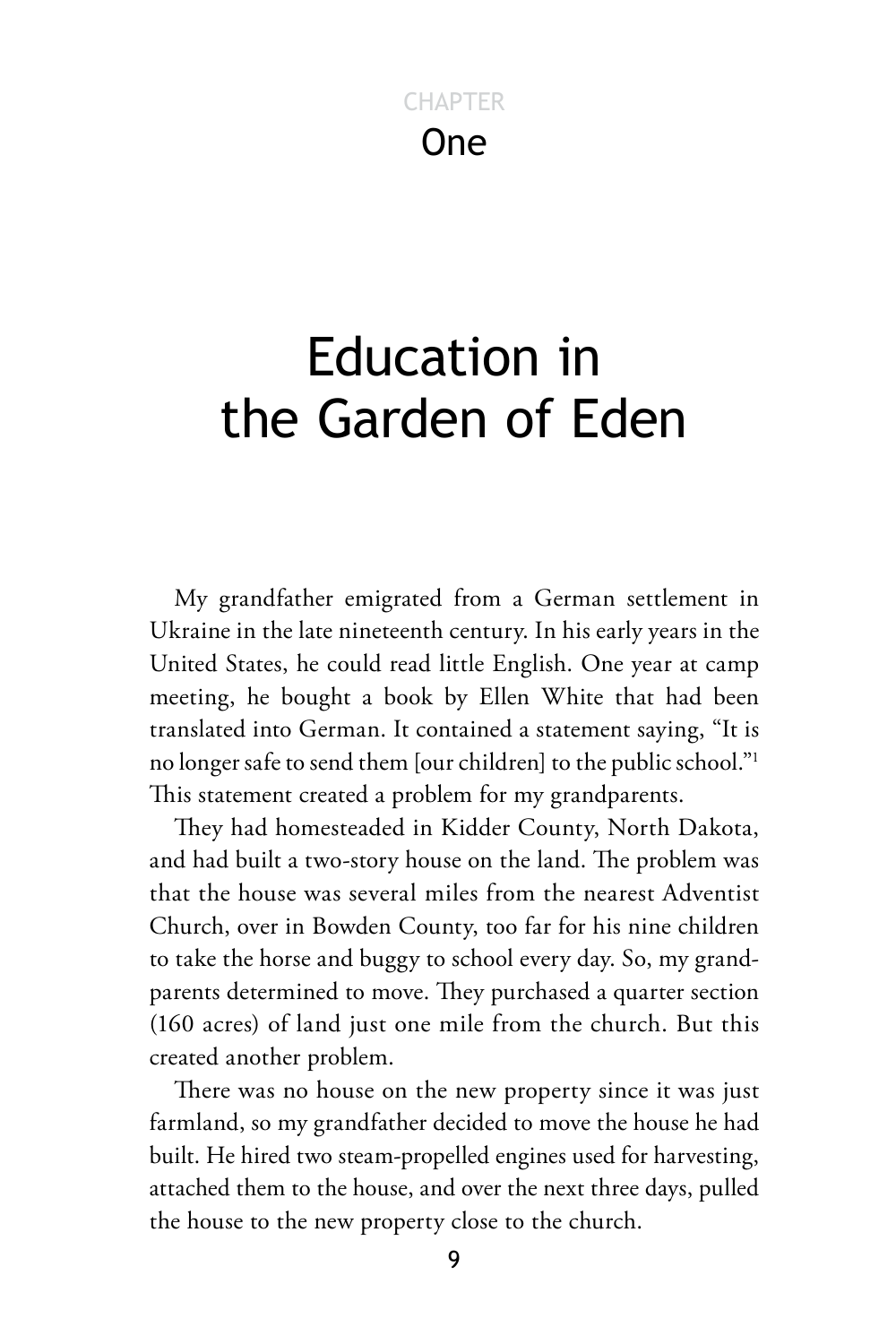

At first, there was not even a school in operation at the church. But my grandfather's commitment to a Christian education caught on, and before long, Bowdon County Church School was opened at the church.

My uncle Emil fondly remembered that as long as the Bietz children were in the elementary grades, a church school was in operation. He quoted my grandfather as saying, "If none of the other members send their children to church school, mine will be there. We'll always have a school, even if I have to board the teacher and pay the salary."2 One year my grandparents did just that.

# The value of Christian education

Public schools in the late 1800s—especially in a rural North Dakota agrarian community—did not face the influences of television, internet, and smartphones, yet my grandparents resolved that Christian education was a priority. They had a "Garden of Eden" vision for an environment in which their children would find their identity in Jesus among peers in a Christian community.

My father maintained that same priority for my brother and me. As kids, we were driven many miles to attend a Christian school when the excellent public schools in our district would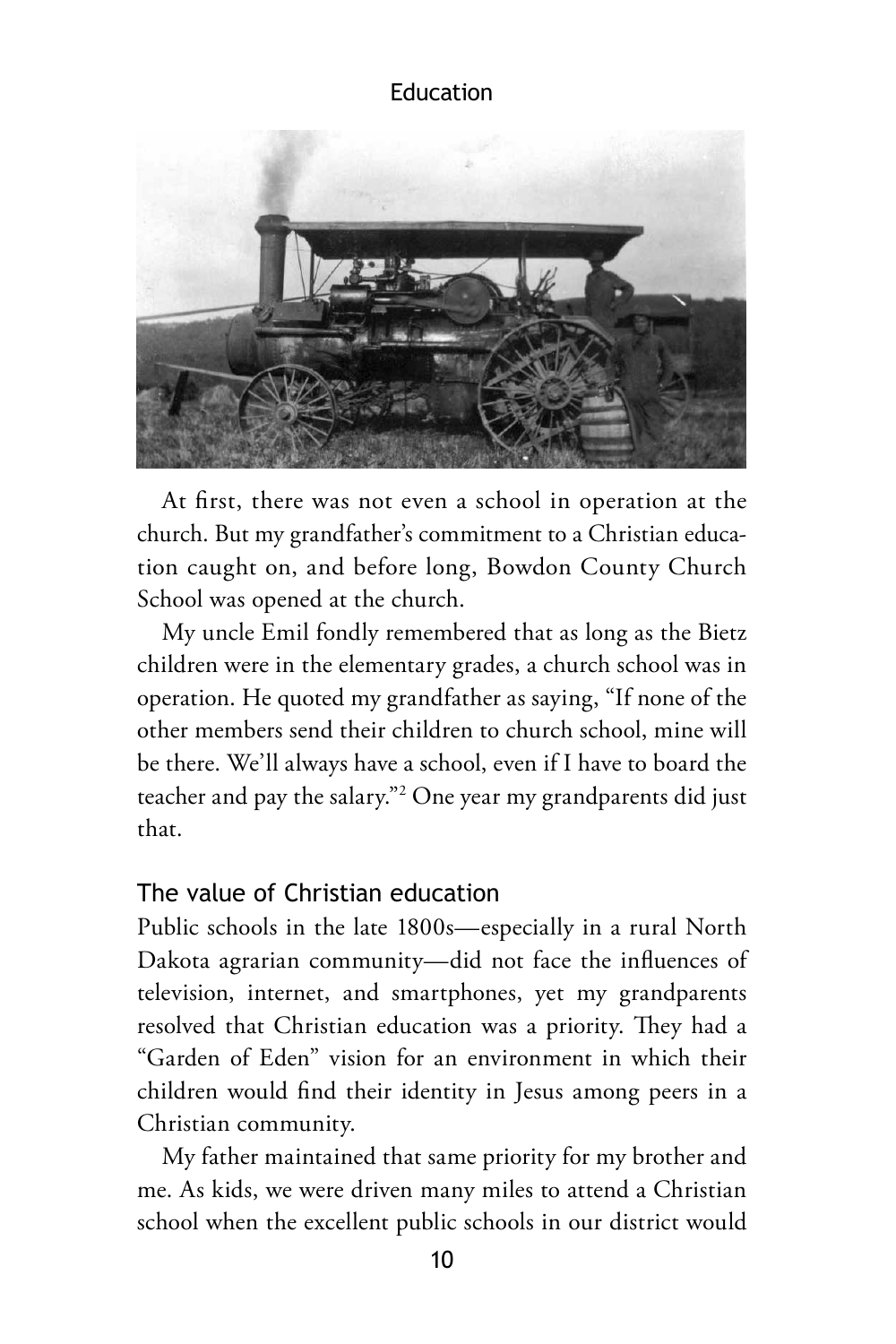have been much more convenient for my parents. It was in that school that I crystalized my commitment to Jesus and gave my life to him. It was there among the influence of my peers and mentors that I slowly made the transition from "my parent's religion" to personally choosing my faith for myself.

Even if I had not been the church pastor when our daughters were school age, there would not have been a question about where my wife and I wanted to send them. The public and prep schools in our area were known for excellent teachers and high academic quality, but we also wanted them to have an environment under the influence of friends and teachers from the church. They received excellent academic training and are professionally successful today, but more importantly, these days, I find I am learning about spirituality from them.

As Ellen White says in the book *Education*, "True education means more than the perusal of a certain course of study. It means more than a preparation for the life that now is. It has to do with the whole being, and with the whole period of existence possible to man. It is the harmonious development of the physical, the mental, and the spiritual powers. It prepares the student for the joy of service in this world and for the higher joy of wider service in the world to come."3

Education is about life itself, getting to know the Creator of life. In the Garden of Eden, getting to know the Creator was walking with God "in the cool of the day" (Genesis 3:8, KJV). In the imperfect secular environment of our world, getting to know the Creator is walking with mentors and peers who believe in their Creator. It is in a living learning community where they will walk with Jesus.

#### The dangers of society

Some would suggest that integrating young people into society by exposing them to the world works like a vaccine. They believe exposing young people to the world and its temptations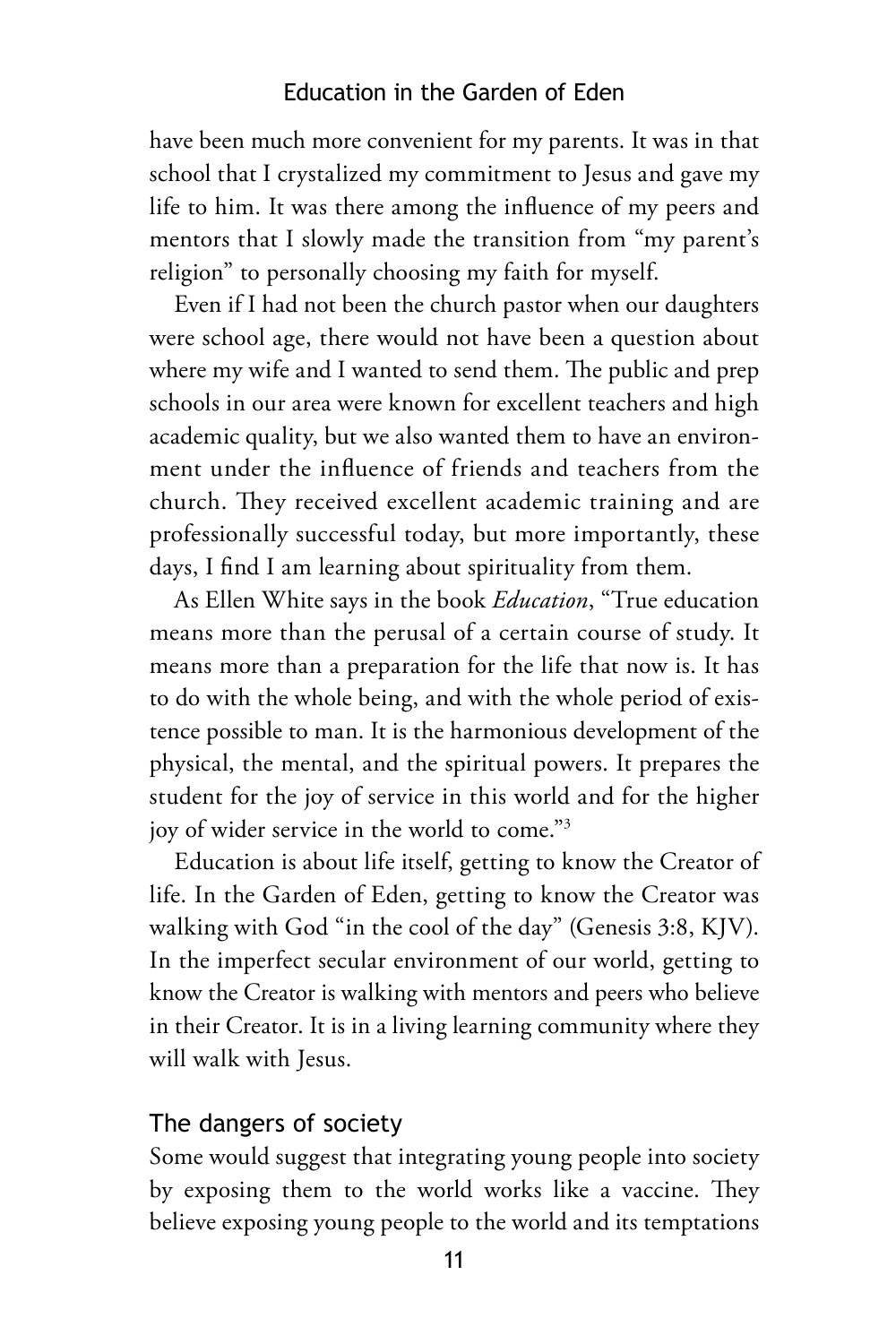inoculates them against those temptations, similar to the way the body develops immunity through controlled exposure to a disease. Some proponents of this theory express concern that Christian schools are too much like incubators, isolating the young from the world.

In today's digital world, it would be impossible to isolate young people even if we wanted to. What they need is to be surrounded by mentors and peers of faith so that they can experience life in a community of faith without being immersed in the world. The goal is to provide an environment where the world can be seen from the Christian point of view. This type of "incubator," or garden, provides the necessary environment for growth so that students, when confronted by the world, can handle the challenges to their faith.

Henry Dunster, the first president of Harvard, stated that every student should "be plainly instructed and earnestly pressed to consider well [that] the main end of his life and studies is to know God and Jesus Christ which is eternal life."4 That was the original goal of most schools established on Christian principles, but as James Burtchaell points out in his book *The Dying of the Light: The Disengagement of Colleges and Universities From Their Christian Churches*, most of those schools no longer stand by those principles. Most universities and colleges have moved from the belief of their founders to the disbelief of secular culture.

One need not reflect for long on the public-school environment or the secular college/university environment of agnosticism and atheism to understand that it is not conducive to finding God's answers to life's most profound questions. Public higher education today has traveled a long way from the Garden of Eden.

In the Garden of Eden, arguably a perfect environment, Satan managed to confront our original parents with the lie that if they partook of the fruit of the tree of the knowledge of good and evil, they not only would never die but would be like God.<sup>5</sup>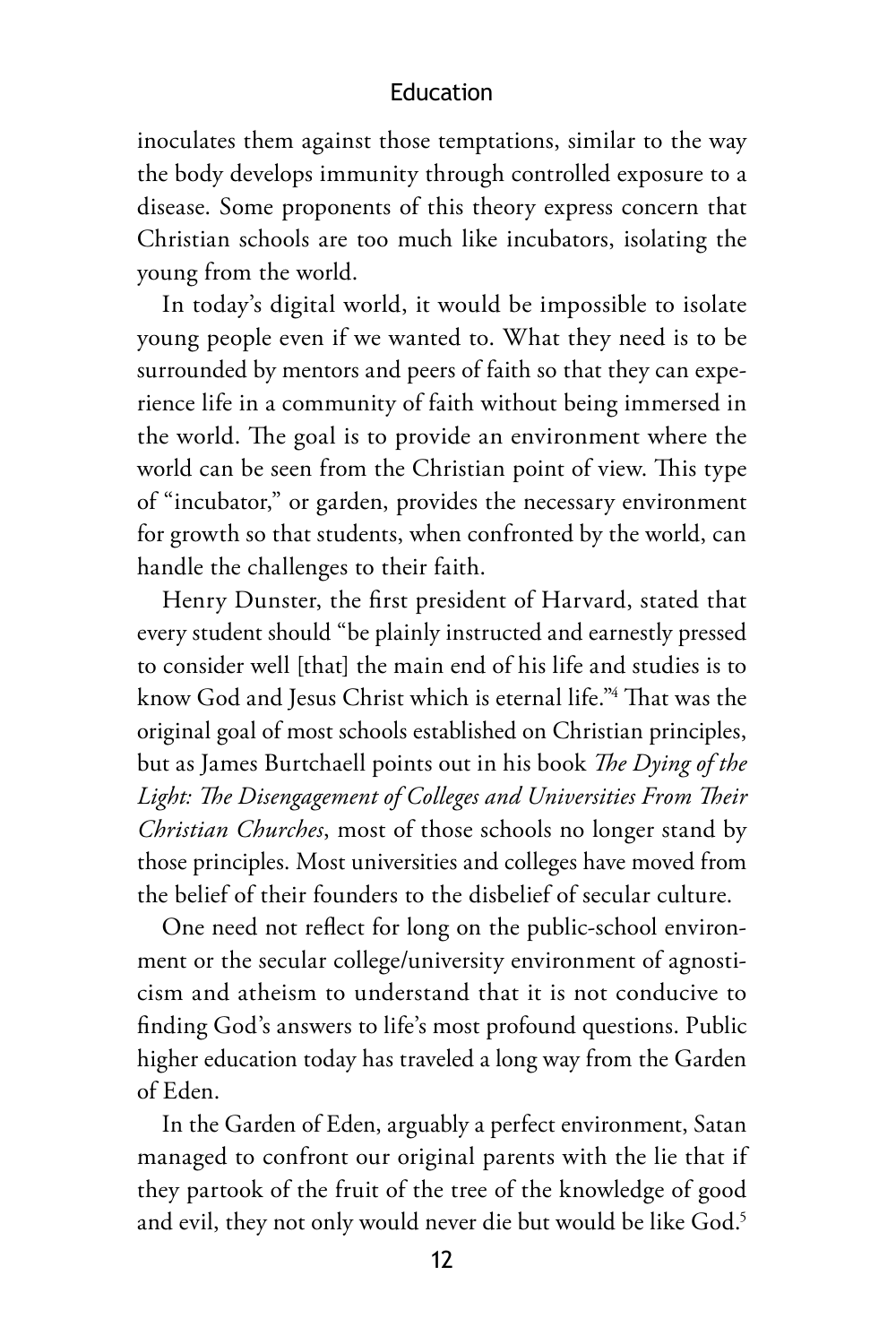So even in a perfect environment, Adam and Eve exercised their God-given gift of free will to disobey him. Today, our world is full of proverbial trees of knowledge of good and evil. Satan has many avenues for confronting students with schemes that would derail God's plan for their lives. Adventist Christian schools are not Garden-of-Eden perfect, but the chance for mentors and friends to positively influence spiritual growth is much better than at any secular public school or university.

Arthur F. Holmes, former professor of Christian Philosophy at Wheaton College, puts it another way. "We need to ask how values are transmitted. Young people assimilate them more from example than precept, more from their peers than from their elders, and more by being involved than by being spectators."6

In a Christian setting, the peer group—the community of students that come together in a living learning community creates the environment for the maturing of faith. In such a setting, they can be involved in Christian service rather than just being spectators on Sabbath. It is as students connect in a faith environment that they develop the character to be counterculture Christians resisting the secular culture. The apostle John offers this cautionary note: "Don't love the world's ways. Don't love the world's goods. Love of the world squeezes out love for the Father. Practically everything that goes on in the world—wanting your own way, wanting everything for yourself, wanting to appear important—has nothing to do with the Father. It just isolates you from him. The world and all its wanting, wanting, wanting is on the way out—but whoever does what God wants is set for eternity" (1 John 2:15–17, *The Message*).

Or, as Ellen White put it, "To love Him, the infinite, the omniscient One, with the whole strength, and mind, and heart, means the highest development of every power. It means that in the whole being—the body, the mind, as well as the soul the image of God is to be restored."7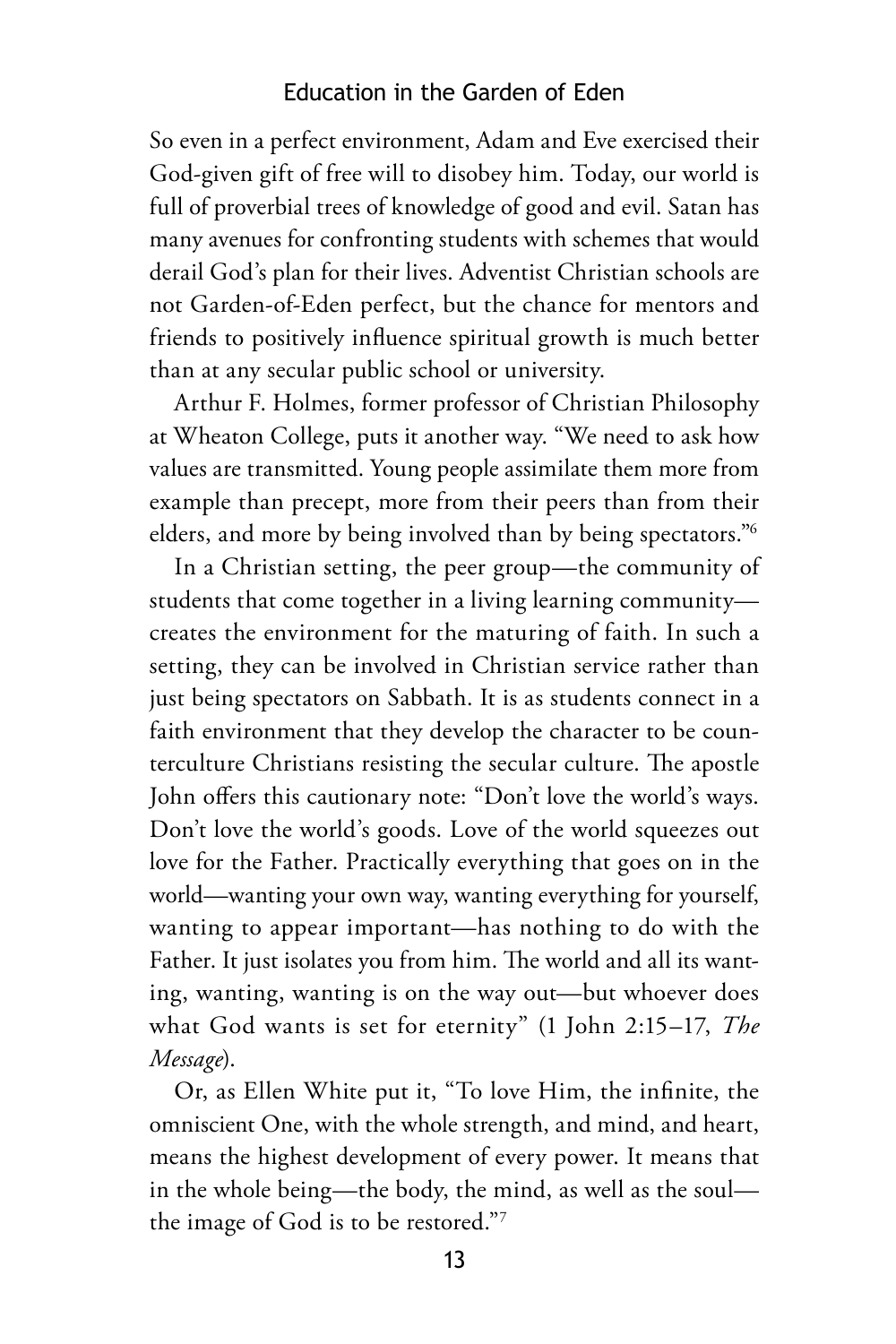In the Garden of Eden, Satan directly contradicted God when he claimed Adam and Eve would not die but would become like God (Genesis 3:4, 5). His lie is reminiscent of Isaiah's description of Lucifer seeking to be like God (Isaiah 14:12–14). The temptation many have today is to go to Ivy League schools or private, expensive high schools, where some believe the young people will get smarter and get careers that could make them, if not like gods, at least like the rich and famous. As Ellen White put it, "By every species of deception, he [Satan] is endeavoring to induce man to eat of the forbidden tree. He thus tempts man to disobedience by leading him to believe that he is entering a wonderful field of knowledge. But this is all a deception. Elated with his ideas of progression, man is setting his feet in the path that leads to degradation and death. Satan, in a deceptive garb, still lurks in the tree of knowledge."8

Eve was deceived when she saw that the fruit on the tree looked good. It was physically appealing to her, as there are things about an Ivy League education that appeal. John Milton, in the epic poem *Paradise Lost*, expresses the appeal of the forbidden fruit in the mouth of Eve:

Here grows the Cure of all, this Fruit Divine, Fair to the Eye, inviting to the Taste, Of vertue to make wise: what hinders then To reach, and feed at once both Bodie and Mind?<sup>9</sup>

"The cure of all" is the exclusivity of being one of the few accepted, the knowledge that you are above average, the appeal of bragging about your educational understanding—all these attract the human side of selfishness, the desire to be the smartest person in the room, to attend the most prestigious schools, to be exalted over those around you. Jesus, being God, humbled himself, becoming nothing, to the point of death on the cross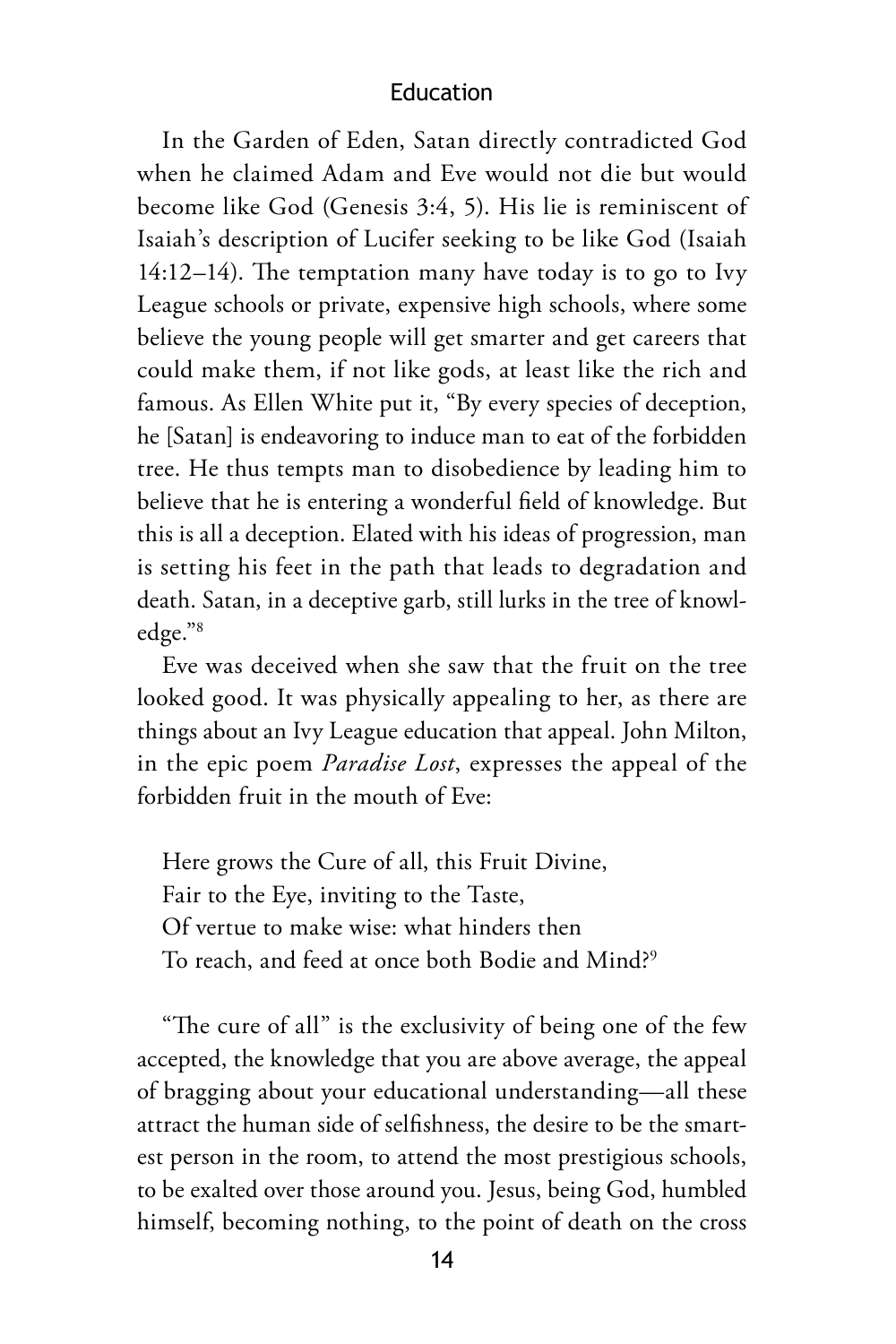(Philippians 2:5–8). Paul appeals to us to behave in the same way (verse 3–5), yet the pursuit of educational attainment in a public institution can be about domination and power as contrasted with servanthood and self-denial. Ellen White describes the best school: "The system of education instituted at the beginning of the world was to be a model for man throughout all aftertime. As an illustration of its principles a model school was established in Eden, the home of our first parents. The Garden of Eden was the schoolroom, nature was the lesson book, the Creator Himself was the instructor, and the parents of the human family were the students."10

#### The goal of Christian education

The choice of schools depends on the goal of the education. If the goal is to follow Jesus and to serve humanity, learning at the feet of people who know Jesus provides the best training. Peter speaks of the world we face today: "Most importantly, I want to remind you that in the last days scoffers will come, mocking the truth and following their own desires. They will say, 'What happened to the promise that Jesus is coming again? From before the times of our ancestors, everything has remained the same since the world was first created' " (2 Peter 3:3, 4, NLT).

The goal of Christian education is found in Proverbs: "The fear of the LORD is the beginning of wisdom: and the knowledge of the holy is understanding" (Proverbs 9:10, KJV).

There never was a question in my grandparents' minds whether their nine children should have the benefit of a church school. They planned for it and believed in it, and the Lord saw them through their commitment. It wasn't always easy, but they believed that "the education received in childhood and youth affects their entire business career in mature life, and their religious experience bears a corresponding stamp."11

The founding philosophy of my grandparents' "Happy Home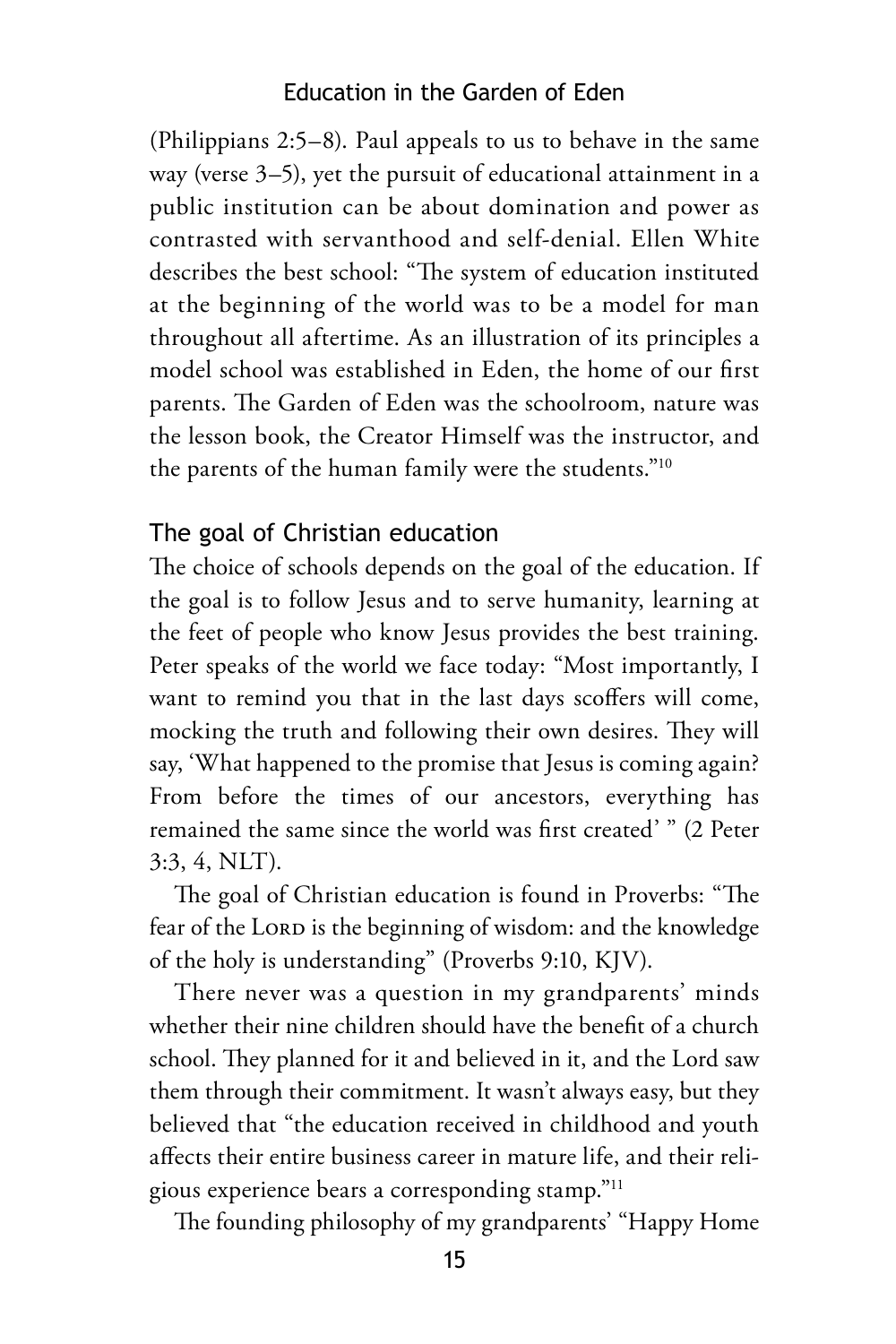Farm," as they called it, was that "to have your children enter the gates of the City of God as conquerors, they must be educated to fear God and keep His commandments in the present life."12

My grandparents did not end up with a large farm, a lot of land, or extra savings in the bank, but they never regretted the money, time, work, and many prayers offered on behalf of their nine children. Their whole aim in life was to see their children accept the Lord Jesus, join the remnant church, and use whatever talents God gave them to be of service in the home, the church, the community, and society at large.

Of the nine children, each of the four sisters married ministers, three of the five brothers became ministers, and all of them remained in the church. "Point your kids in the right direction—when they're old they won't be lost" (Proverbs 22:6, *The Message*).

#### Fenton Forest

And for the children and those young at heart, a story. There once was a school in Fenton Forest. In this school, all the inhabitants of the forest learned how to avoid the traps that were placed in the forest by hunters that lived in the big city some miles away. In this school, there were classes such as "Theories of Trap Placement," "Trap Design," and "Emergency Medicine" for those who were caught in traps.

Two students enrolled in the school were Freddy Fox and his cousin Sam. Now, they were about as different as day and night. There was a wonderful teacher in the school, and Freddy paid close attention in class. Sam, on the other hand, made fun of the teacher and didn't listen in class.

Sam passed the class by memorizing a few things he had to and managing to remember them long enough to recognize them on the test.

Freddy, on the other hand, knew the teacher had a lot of